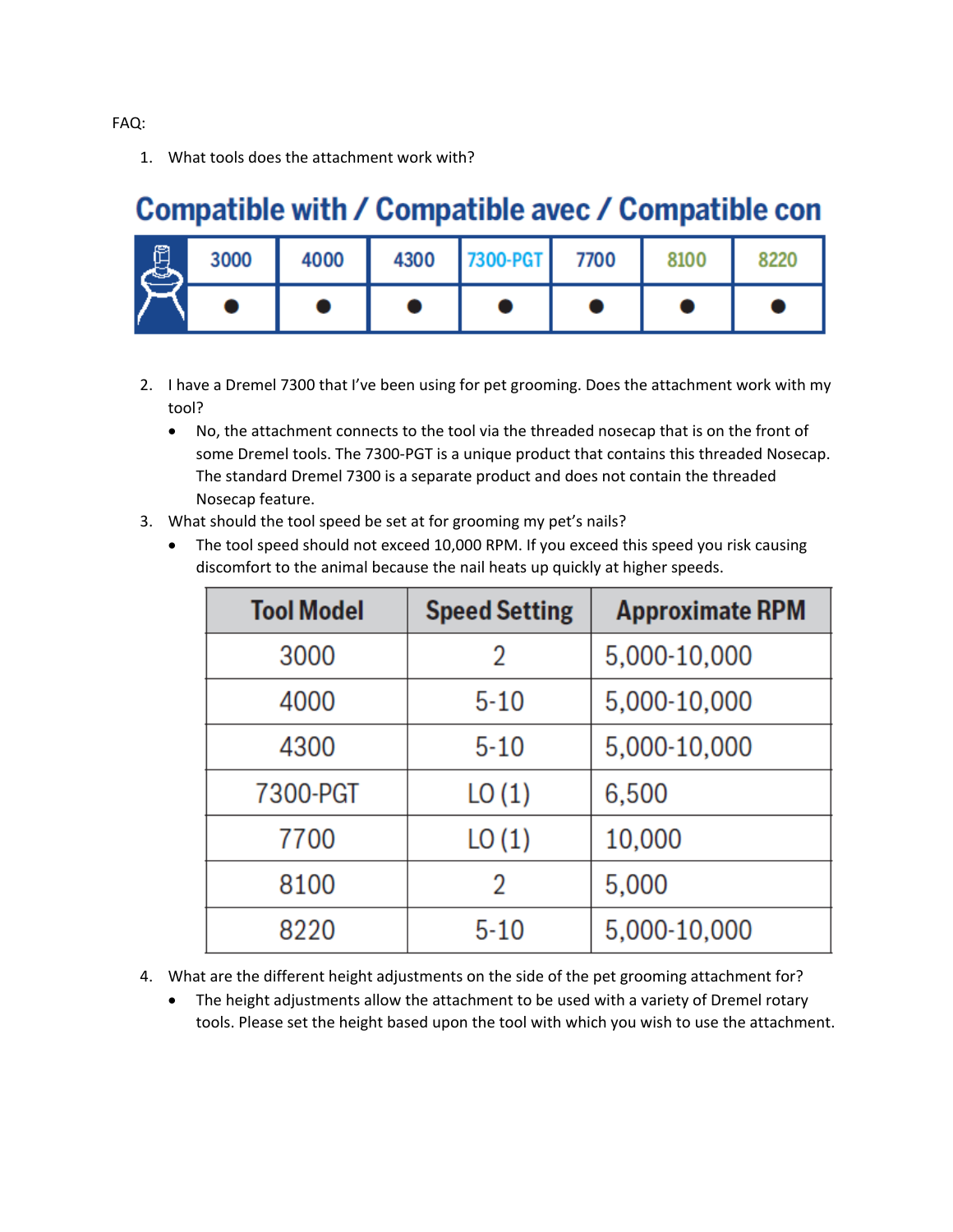| <b>Height Adjustment Guide</b><br><b>Position</b> | <b>Compatible Dremel</b><br><b>Models</b> |
|---------------------------------------------------|-------------------------------------------|
|                                                   | 8100                                      |
|                                                   | 3000, 4000, 4300, 8220                    |
|                                                   | 7300-PGT, 7700                            |

- 5. I can't fit the accessory shank in the tool. It looks like the hole in the tool is too small.
	- If the EZ Lock™ mandrel does not fit into the collet, it is possible that the collet is stuck within the collet nut. If this happens, remove the collet nut from the tool by continuing to twist it counterclockwise. If the collet does not separate from the collet nut when removed from the tool, push the shank of the EZ Lock™ mandrel 6 into the hole in the collet nut 3. This should cause the collet 4 to pop out of the collet nut 3. Re-assemble by placing the collet 4 into the output shaft 8 and twisting the collet nut 3 clockwise over the collet to tighten it back onto the output shaft 8 (Fig. 3). Then proceed with installing the EZ Lock™ mandrel according to the instructions.



- 6. How far should I trim my pet's nails?
	- Before trimming your pet's nails, you will need to identify the quick. The diagram below shows the basic anatomy of a pet's toenail. The outer nail is hard and has no feeling because it has no nerve endings. The core of the nail is the quick. It is made up of tiny blood vessels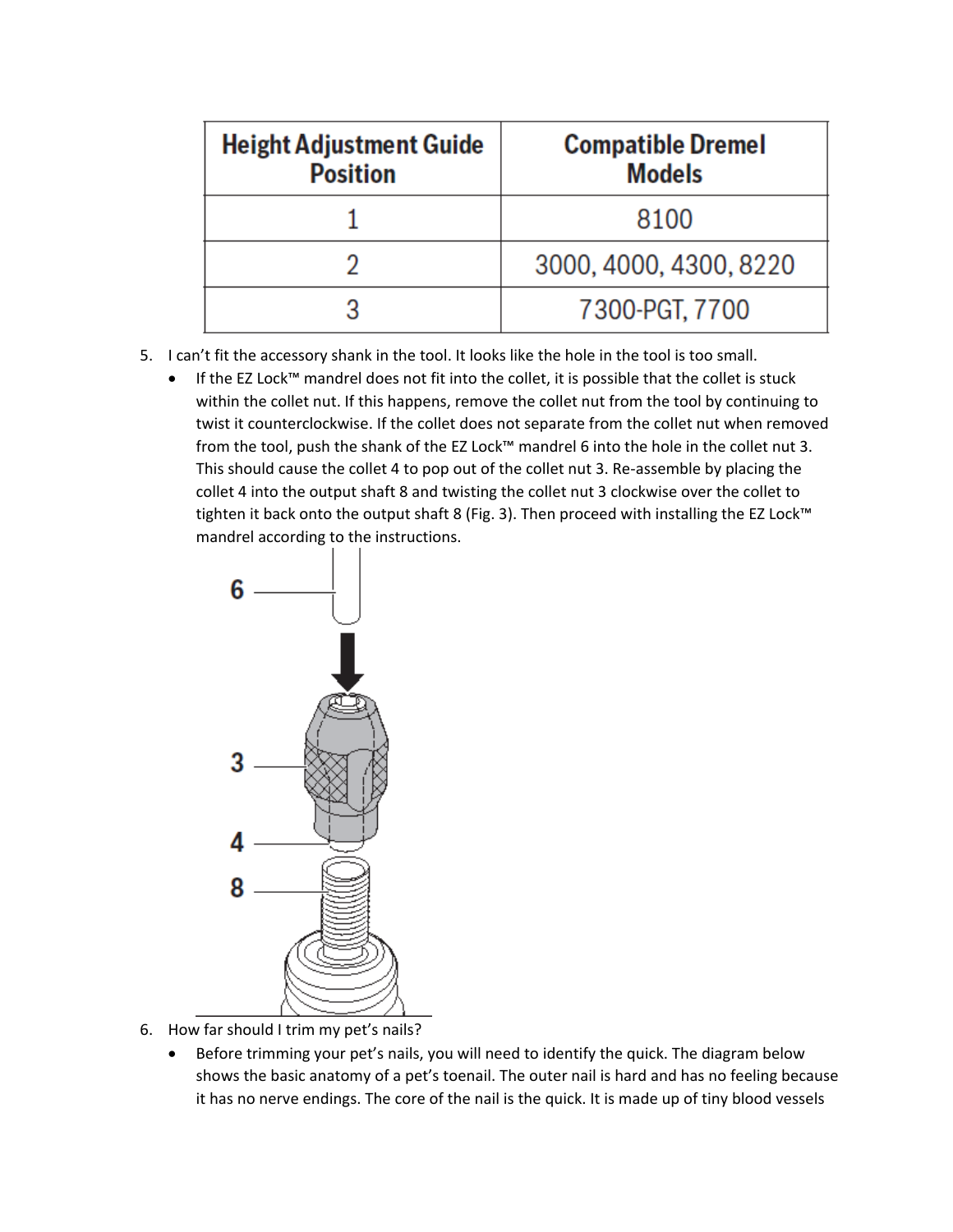and nerve endings and is very sensitive. The quick is a vein that "feeds" the toenail. Should you cut the quick while trimming a nail, the nail will start to bleed. Light colored nails are often transparent enough to allow you to see the quick's pink core. Dark colored nails may not allow you to see where the quick is located. Pets may have both light and dark colored nails that allow you to estimate the length of the quick.

The diagram also shows an estimate of the proper angle at which to trim a pet's nails. A rule of thumb for the proper angle is 45 degrees upwards from the bottom of the paw. This angle is what the guide on the attachment provides. The proper angle may vary according to the pet owner's wishes or the pet's unique anatomy. Trim nails so that they almost touch the ground when your pet is walking.



- 7. I'm worried my pet will be scared of the rotary tool, especially once I go to groom its nails. What should I do?
	- Grooming a pet's nails for the first time can be a worrisome experience for both the pet and pet owner. Rest assured that nail grooming does not have to be a stressful experience. By starting early and considering grooming to be part of your pet's training, your pet will grow used to the experience. First, train your pet to feel comfortable with their paws being touched and handled before exposing them to the rotary tool.

One way to do this is to massage their legs, paws, and individual toes for a few minutes at least once a day. Afterwards, create a positive association with this experience by rewarding your pet with its favorite snack. Next, help your pet grow gradually accustomed to the rotary tool. Let your pet sniff the tool while it is turned off. Then, while keeping the tool in your hand, let your pet listen to the sound the tool makes when it is turned on. Ideally, have your pet sit or lay on its side while the tool is in your hand and running. Gradually work up to having your pet's toenails touch the rotating sanding disc for less than a second. Do not grind the nails yet; simply let your pet become familiar with the tool. Throughout the acclimation process, continue to praise